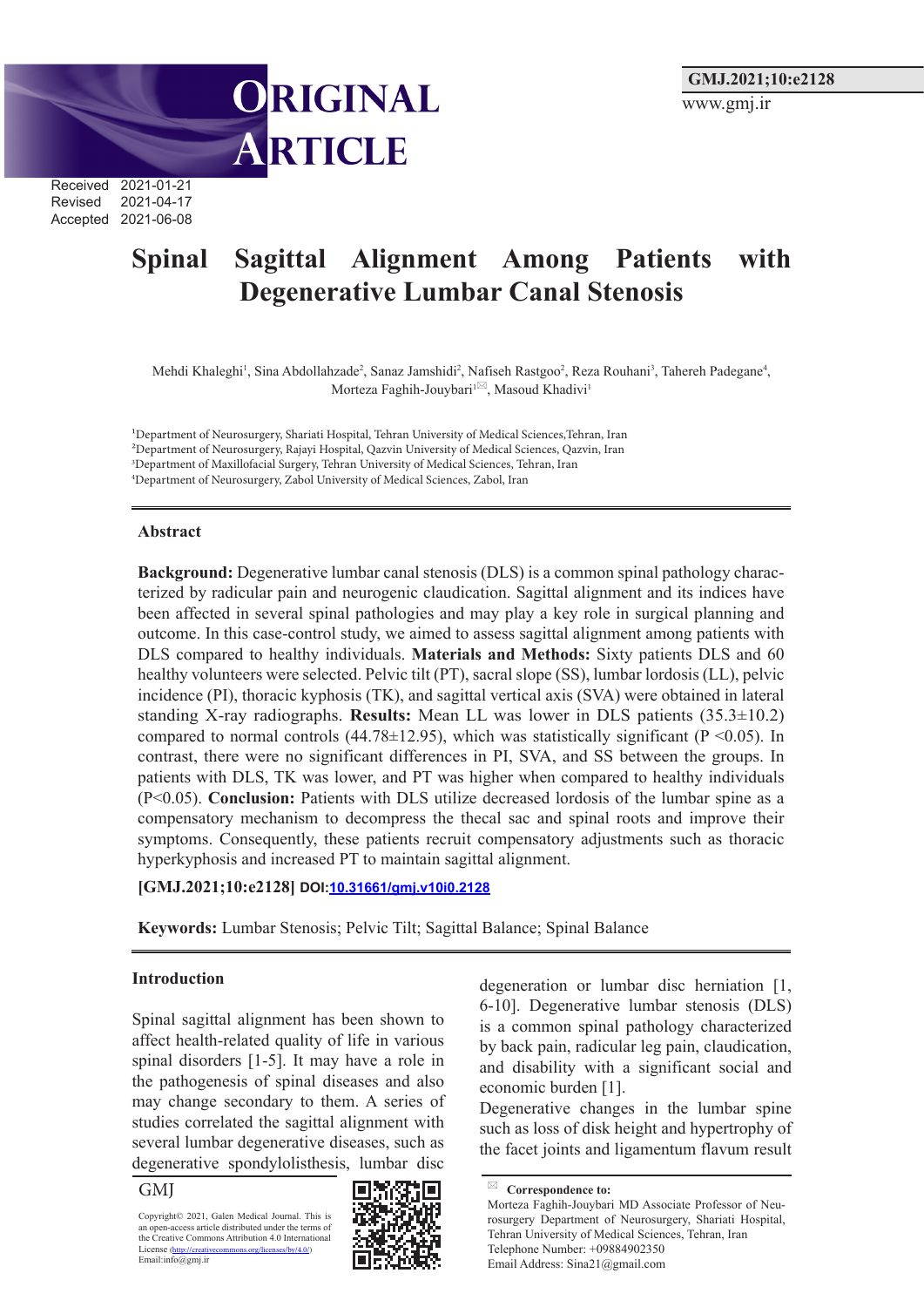in a decrease in lumbar lordosis and anterior sagittal imbalance [1].

Therefore, nearby structures activate compensatory mechanisms to counteract this imbalance, including thoracic hyperkyphosis and pelvic retroversion. These mechanisms tend to restore the upright posture at the expense of modifying spinopelvic parameters [11].

A thorough understanding of sagittal spinal alignment and spinopelvic relationship may elucidate predisposing factors for the development and progression of the degenerative process, as well as ongoing compensatory mechanisms in this group of patients. In the present study, we attempted to unveil the characteristics of sagittal alignment in patients with DLS and its comparison with healthy controls.

# **Materials and Methods**

## *Study Design*

In this case-control study, we included 60 patients with DLS who were a candidate for laminectomy (with or without in situ fusion) from the outpatient clinic of Shariati hospital and 60 asymptomatic volunteers. The control group was selected to truly represent the normal values of the study population rather than relying on standard normal values as ethnical variation is well documented in spinopelvic data [12].

Inclusion criteria for the selection of patients were patients with consistent symptoms who were a candidate for decompressive laminectomy, age between 45 to 80 years old, no history of any type of spinal tumors and/or trauma, no history of spinal deformities (such as scoliosis, spondylolysis, and spondylolisthesis), no history of severe osteoarthritis, no history of spinal infection and/or surgery.

The subjects with incomplete physical examinations and imaging were also excluded. On the other hand, the age- and sex-matched asymptomatic healthy volunteers were included as the control group.

DLS was diagnosed according to signs and symptoms of the disease and confirmed by magnetic resonance imaging (MRI)

parameter (cross-sectional area of dural sac narrower than 100mm2) in all subjects of the case group [13].

## *Imaging and Clinical Measurements*

Lateral standing X-ray radiographs of the thoracolumbosacral spine from all subjects of both groups were obtained with the following position: full flexion of elbows with fists resting on clavicles and full extension of knees and hip.

All images were analyzed, and spinopelvic parameters and sagittal balance parameters, including pelvic tilt (PT), sacral slope (SS), lumbar lordosis (LL), pelvic incidence (PI), thoracic kyphosis (TK), and sagittal vertical axis (SVA) were calculated by applying the online INFINITT PACS. Two attending spinal surgeons digitally measured the parameters under the maximum possible image magnification, and mean values were used for statistical comparisons between groups.

The PI was indicated as an angle between the vertical line of the plate of the sacrum and the line that connected the middle of the sacral plate to the middle of the center of the bilateral femoral head. The SS was determined as the angle between the plate of the sacrum and the horizontal plane. The PT was determined as the angle between a line that connected the middle of the sacral plate to the center of the bilateral femoral head and plumb line.

Likewise, the following relationship exists between these parameters:

 $PI = SS + PT$ .

The LL was determined as the Cobb angle between the upper level of L1 and S1; also, TK was determined as the Cobb angle between the upper level of the T1 and L1.

In addition, SVA was determined as the horizontal interval between the C7 plumb line and the posterior angle of the sacrum, and a positive content was calculated when the sacral posterior angel was located in the front line of the C7 plumb. Patients were stratified according to SVA, PI−LL mismatch, and PT using the SRS-Schwab classification [14] to the assessment of the severity of sagittal malalignment and compensatory mechanisms in the DLS group.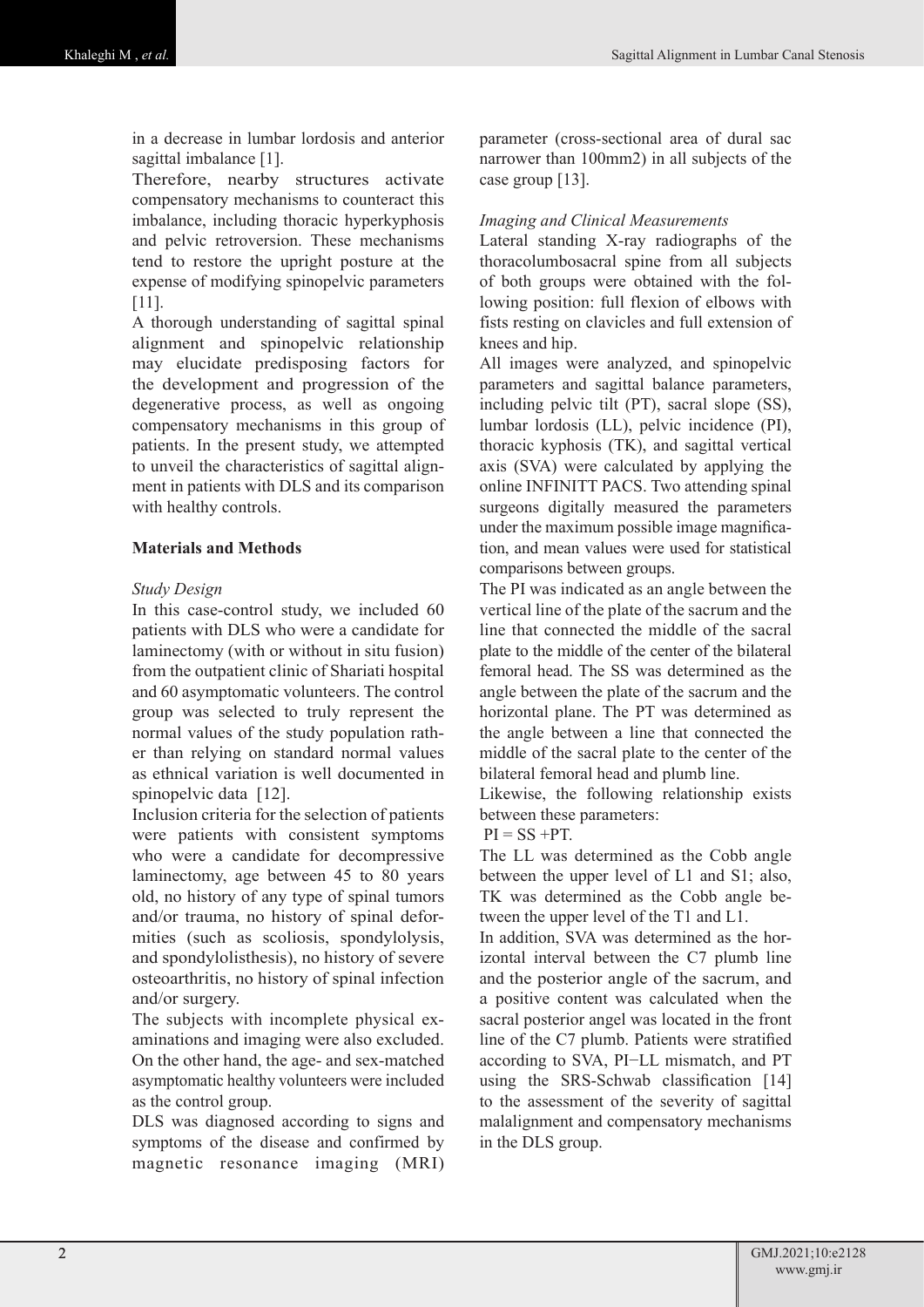**Table 1.** Demographic Characteristics of the Patients with DLS and Normal Controls.

| <b>Variables</b>                          | Case group<br>$(n=60)$ | <b>Control</b> group<br>$(n=60)$ | $P-value*$ |  |
|-------------------------------------------|------------------------|----------------------------------|------------|--|
| Age (years), Mean±SD                      | $61.22 \pm 9.35$       | $60.97\pm8.9$                    | 0.881      |  |
| Gender, $n\frac{6}{6}$                    |                        |                                  |            |  |
| Male                                      | 38(63.3)               | 39(65)                           |            |  |
| Female                                    | 22(36.7)               | 21(35)                           | 0.849      |  |
| Body mass index (Kg/m2),<br>$Mean \pm SD$ | $28.1 \pm 3.74$        | $28.03 \pm 3.4$                  | 0.919      |  |

\* Chi-square Test and Independent Samples Test were used. P < 0.05 was considered meaningful.

#### *Ethical Considerations*

The study protocol was approved by the Ethics Committee of Tehran University of Medical Sciences (IR.TUMS.MEDICINE. REC.1397.172). Written informed consent was obtained from all participants in both groups.

#### *Statistical Analysis*

Statistical analysis was performed using SPSS (version 18.0 for Windows; SPSS Inc., Chicago, IL). Data were presented as mean and standard deviation (SD), and 95% Confidence interval 95%(CI) was calculated. Parametric variables with normal distribution were analyzed using an independent t-test. Also, we applied the Mann-Whitney U test for the parametric variables without normal distribution. Proportions were analyzed using the Chi-square test.  $P < 0.05$  was considered statistically significant.

## **Results**

One hundred twenty subjects aged between 45 to 80 years old were included in this study. The mean age of subjects in the case and control group was  $61.22 \pm 9.35$  and  $60.97 \pm 8.9$ years, respectively. Other demographic findings are summarized in Table-1.

No significant differences in the body mass index  $(P=0.919)$ , age  $(P=0.881)$ , and sex (0.849) were noticed between the two groups. The sagittal balance parameters in both groups are shown in Table-2. The mean LL was lower in DLS patients  $(35.3 \pm 10.2^{\circ})$  than normal controls (44.78±12.95°), which was significant (95% CI: -12.47 – -6.52, P=0.001). There was no significant difference in PI, SVA, and SS between the groups. Compared with normal people, TK was lower (32.62±12.6°), and PT  $(21.2\pm6.93^{\circ})$  was higher in patients with DLS.

## **Discussion**

Patients with spinal disease may change their posture to relieve symptoms. DLS has been classically described as a condition with diminished space available for the neural and vascular elements in the lumbar spine secondary to osteophyte formation, disk protrusion, and facet and flavum hypertrophy [15, 16].

Symptoms have been attributed to relative hypoxia of the cauda equina and nerve roots secondary to circulatory disturbance and increased mechanical pressure[17]. Decreased LL leads to increases spinal canal diameter and alleviates pressure effect of ligamentum flavum on the thecal sac.

Takahashi *et al*. showed that epidural pressure in the lumbar spine decreased by flexion [18]. So decrease of LL, and forward inclination is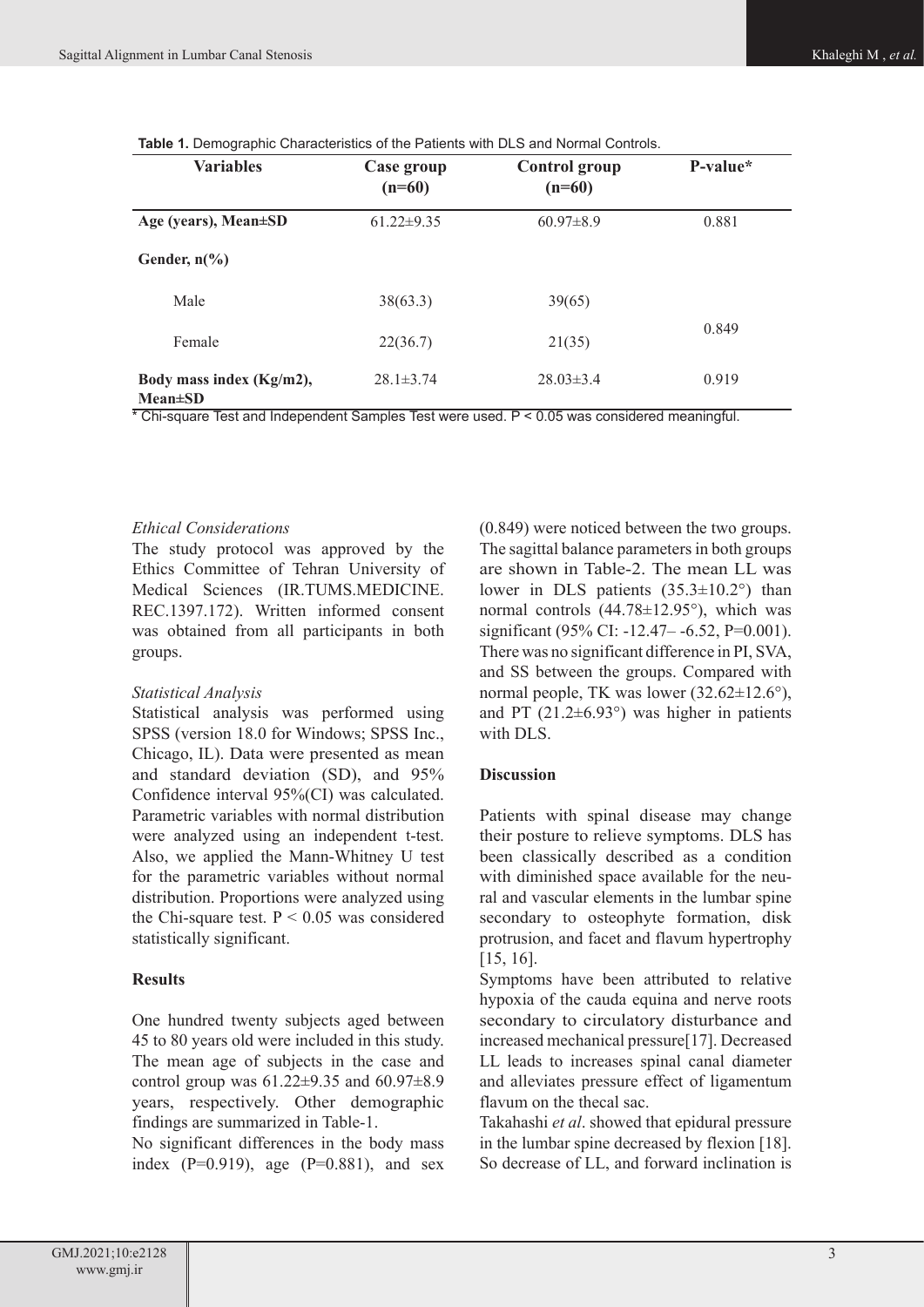| <b>Variables</b>               | Case group<br>$(n=60)$ | <b>Control group</b><br>$(n=60)$ | P-value** | 95% Confidence<br>interval |
|--------------------------------|------------------------|----------------------------------|-----------|----------------------------|
| Pelvic incidence*              | $52.4 \pm 12.68$       | $53.22 \pm 13.43$                | 0.733     | $-0.13-6$                  |
| Lumbar lordosis*               | $35.3 \pm 10.2$        | $44.78 \pm 12.95$                | 0.001     | $-12.47 - -6.52$           |
| Pelvic filt*                   | $21.2\pm 6.93$         | $11.57 \pm 5.2$                  | 0.001     | $8.26 - 11.35$             |
| Sacral slope*                  | $37.22 \pm 12.32$      | $42.22 \pm 13.91$                | 0.063     | $-7.81 - -1.01$            |
| Thoracic kyphosis*             | $32.62 \pm 12.6$       | $37.13 \pm 11.57$                | 0.043     | $-7.44 - -1.27$            |
| Sagittal vertical axis<br>(mm) | $4.12 \pm 29.02$       | $-1.37 \pm 18.06$                | 0.217     | $-0.35 - 11.96$            |

**Table 2.** Sagittal Balance Parameters Calculated On Standing Thoracolumbosacral X-Ray in the Patients with DLS and Normal Controls. Data Are Presented AS Mean±SD.

\*The unit of measurement for all angles is the degree (º)

\*\* Chi-square Test and Independent Samples Test were used.  $P \le 0.05$  was considered meaningful.

a compensatory mechanism to decompress neural structures and improve symptoms. In our study, LL was lower in DLS patients than controls, similar to previous studies [19, 20]. We assume that the main compensatory change in spinal alignment and spinal curves in other regions is adopted to maintain an upright posture.

Spinal column tends to maintain the axis of gravity near the sacrum and feet. Because LL is diminished in DLS patients, the center of gravity moves anteriorly, keeping standing posture energy desires high, leading to early fatigue. In response, the thoracic spine and pelvis change the sagittal alignment to address this issue. Thoracic hyperkyphosis and increase of PT pull the axis of gravity backward to maintain sagittal balance. In this study, TK was lower, and PT was higher significantly in the DLS patient than controls which could be considered as a compensatory reaction to the loss of LL.

A useful parameter for the assessment of total sagittal balance is SVA. It has been correlated with the quality of life in different kinds of spinal disorders [21-23]. According to Schwab classification [14], SVA less than 4.5 is considered normal.

In the current study, there was a trend toward a higher SVA in DLS patients than controls, but the difference was not significant, and it was within the normal range in both groups. It shows that in patients with DLS, a decrease of LL shifted the axis of gravity anteriorly, but compensatory changes in other parts of spine were effective and pulled back SVA within normal limits.

The PI is an anatomic parameter that represents the morphology of the pelvis. The value of PI is constant at the end of the bone growth and unaffected by the individual posture or position [24-26].

The PI determines pelvic orientation represented by the SS and PT, and the size of the LL [27]. Indeed, the PI plays a fundamental role in sagittal spinopelvic alignment [27-30]. A Low PI is accompanied by a low LL, which puts most of the axial load on the anterior part of the vertebral column and has been correlated to disc degeneration [31, 32].

Theoretically, high PI and high LL put the axial load on posterior elements and facet joints, leading to facet hypertrophy and resultant spinal stenosis. Nevertheless, our findings showed no significant difference in PI between DLS patients and healthy controls.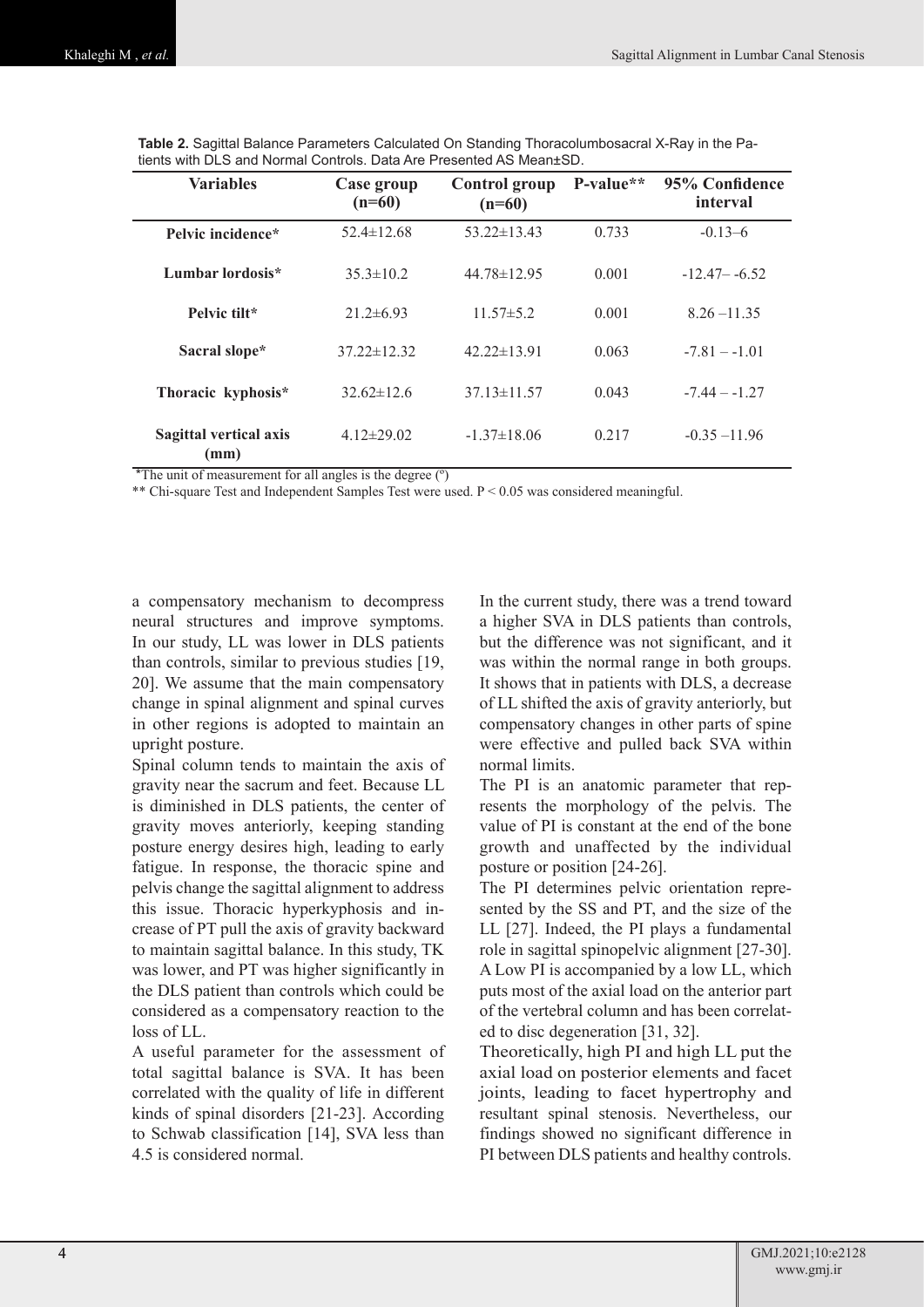It may underscore other risk factors such as genetics, nutrition, and overuse/disuse in the pathogenesis of DLS. Compensatory mechanisms for maintaining sagittal balance differ in various kinds of spinal disorders.

They can involve all parts of the spine, pelvis, and lower extremities. Buckland *et al*. revealed that patients with lumbar stenosis tended to recruit increasing PT in the late stages of the disease [20]. Among our patients, 45% had severe SVA malalignment, while 10% had a severe increase of PT according to Schwab classification.

A comprehensive study with the measurement of sagittal parameters in the whole spine and lower extremities is mandatory to elucidate the pattern of compensatory mechanisms in DLS patients.

The limitations of this study were the lack of biomechanical analysis of patients to

elucidate the precise role of sagittal balance in the pathogenesis of degenerative stenosis as well as the limited number of cases.

## **Conclusion**

Patients with DLS tend to have a lower LL to decompress the thecal sac and spinal roots. Subsequently, these patients recruit compensatory mechanisms such as thoracic hyperkyphosis and increased PT to maintain sagittal alignment. There was no correlation between lumbar stenosis and PI in our patients, which underscores the importance of other factors such as genetics in the pathogenesis of DLS.

# **Conflicts of Interest**

None

## **References**

- 1. Barrey C, Jund Jm, Noseda O, Roussouly P. Sagittal balance of the pelvis-spine complex and lumbar degenerative diseases. A comparative study about 85 cases. Eur Spine J. 2007;16(9):1459-67.
- 2. Beyer F, Geier F, Bredow J, Oppermann J, Eysel P, Sobottke R. Influence of spinopelvic parameters on non-operative treatment of lumbar spinal stenosis. Technol Health Care. 2015;23(6):871-9.
- 3. Hikata T, Watanabe K, Fujita N, Iwanami A, Hosogane N, Ishii K, et al. Impact of sagittal spinopelvic alignment on clinical outcomes after decompression surgery for lumbar spinal canal stenosis without coronal imbalance. J Neurosurg Spine. 2015;23(4):451-8.
- 4. Dohzono S, Toyoda H, Matsumoto T, Suzuki A, Terai H, Nakamura H. The influence of preoperative spinal sagittal balance on clinical outcomes after microendoscopic laminotomy in patients with lumbar spinal canal stenosis. J Neurosurg Spine. 2015;23(1):49-54.
- 5. Farrokhi MR, Ghaffarpasand F, Khani M, Gholami M. An evidence-based stepwise surgical approach to cervical spondylotic

myelopathy: a narrative review of the current literature. World Neurosurg. 2016;94:97-110.

- 6. Aono K, Kobayashi T, Jimbo S, Atsuta Y, Matsuno T. Radiographic analysis of newly developed degenerative spondylolisthesis in a mean twelve-year prospective study. Spine (Phila Pa 1976). 2010;35(8):887-91.
- 7. Rajnics P, Templier A, Skalli W, Lavaste F, Illes T. The importance of spinopelvic parameters in patients with lumbar disc lesions. Int Orthop. 2002;26(2):104-8.
- 8. Barrey C, Jund Jm, Noseda O, Roussouly P. Sagittal balance of the pelvis-spine complex and lumbar degenerative diseases. A comparative study about 85 cases. Eur Spine J. 2007;16(9):1459-67.
- 9. Beyer F, Geier F, Bredow J, Oppermann J, Eysel P, Sobottke R. Influence of spinopelvic parameters on non-operative treatment of lumbar spinal stenosis. Technol Health Care. 2015;23(6):871-9.
- 10. Hikata T, Watanabe K, Fujita N, Iwanami A, Hosogane N, Ishii K, et al. Impact of sagittal spinopelvic alignment on clinical outcomes after decompression surgery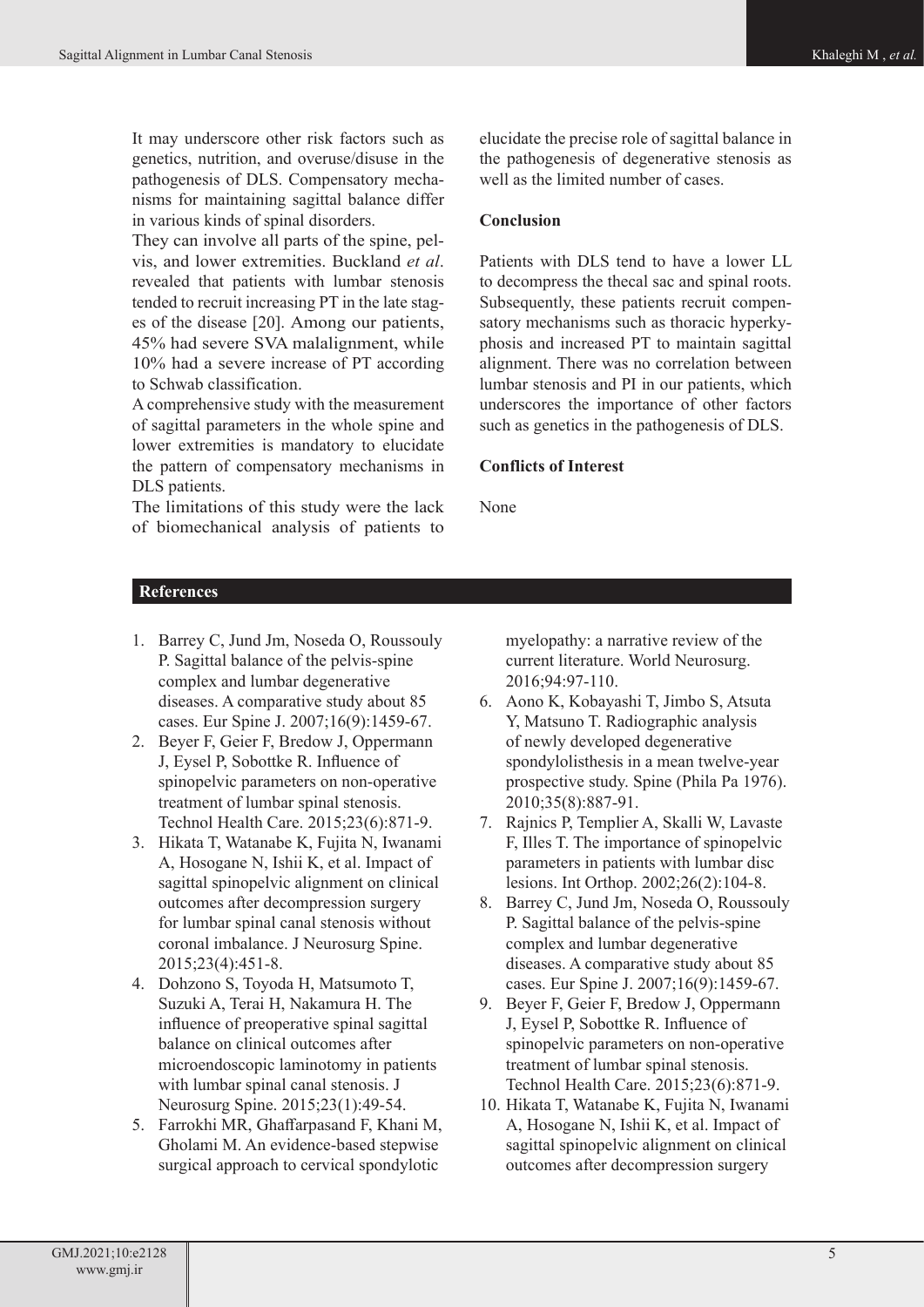for lumbar spinal canal stenosis without coronal imbalance. J Neurosurg Spine. 2015;23(4):451-8.

- 11. Dohzono S, Toyoda H, Matsumoto T, Suzuki A, Terai H, Nakamura H. The influence of preoperative spinal sagittal balance on clinical outcomes after microendoscopic laminotomy in patients with lumbar spinal canal stenosis. J Neurosurg Spine. 2015;23(1):49-54.
- 12. Farrokhi MR, Ghaffarpasand F, Khani M, Gholami M. An evidence-based stepwise surgical approach to cervical spondylotic myelopathy: a narrative review of the current literature. World Neurosurg. 2016;94:97-110.
- 13. Aono K, Kobayashi T, Jimbo S, Atsuta Y, Matsuno T. Radiographic analysis of newly developed degenerative spondylolisthesis in a mean twelve-year prospective study. Spine (Phila Pa 1976). 2010;35(8):887-91.
- 14. Rajnics P, Templier A, Skalli W, Lavaste F, Illes T. The importance of spinopelvic parameters in patients with lumbar disc lesions. Int Orthop. 2002;26(2):104-8.
- 15. Endo K, Suzuki H, Tanaka H, Kang Y, Yamamoto K. Sagittal spinal alignment in patients with lumbar disc herniation. Eur Spine J. 2010;19(3):435-8.
- 16. Barrey C, Jund J, Perrin G, Roussouly P. Spinopelvic alignment of patients with degenerative spondylolisthesis. Neurosurgery. 2007;61(5):981-6.
- 17. Lazennec J, Ramare S, Arafati N, Laudet C, Gorin M, Roger B, et al. Sagittal alignment in lumbosacral fusion: relations between radiological parameters and pain. Eur Spine J. 2000;9(1):47-55.
- 18. Le Huec JC, Roussouly P. Sagittal spinopelvic balance is a crucial analysis for normal and degenerative spine. Eur Spine J. 2011; 20(5):556-7.
- 19. Arima H, Dimar JR, Glassman SD, Yamato Y, Matsuyama Y, Mac-Thiong JM, et al. Differences in lumbar and pelvic parameters among African American, Caucasian and Asian populations. Eur Spine J.2018;27(12):2990-8.
- 20. Ogikubo O, Forsberg L, Hansson T. The relationship between the cross-

sectional area of the cauda equina and the preoperative symptoms in central lumbar spinal stenosis. Spine (Phila Pa 1976). 2007;32(13):1423-8.

- 21. Smith JS, Klineberg E, Schwab F, Shaffrey CI, Moal B, Ames CP, et al. Change in classification grade by the SRS-Schwab Adult Spinal Deformity Classification predicts impact on health-related quality of life measures: prospective analysis of operative and nonoperative treatment. Spine (Phila Pa 1976). 2013;38(19):1663-71.
- 22. Bono CM, Ghiselli G, Gilbert TJ, Kreiner DS, Reitman C, Summers JT, et al. An evidence-based clinical guideline for the diagnosis and treatment of cervical radiculopathy from degenerative disorders. Spine J. 2011;11(1):64-72.
- 23. Cowley P. Neuroimaging of spinal canal stenosis. Magn Reson Imaging Clin N Am. 2016;24(3):523-39.
- 24. Tsuji H, Tamaki T, Itoh T, Yamada H, Motoe T, Tatezaki S, et al. Redundant nerve roots in patients with degenerative lumbar spinal stenosis. Spine (Phila Pa 1976). 1985;10(1):72-82.
- 25. Takahashi K, Miyazaki T, Takino T, Matsui T, Tomita K. Epidural pressure measurements. Relationship between epidural pressure and posture in patients with lumbar spinal stenosis. Spine (Phila Pa 1976). 1995;20(6):650-3.
- 26. Farrokhi MR, Haghnegahdar A, Rezaee H, Rad MRS. Spinal sagittal balance and spinopelvic parameters in patients with degenerative lumbar spinal stenosis; a comparative study. Clin Neurol Neurosurg. 2016;151:136-41.
- 27. Buckland AJ, Vira S, Oren JH, Lafage R, Harris BY, Spiegel MA ,et al. When is compensation for lumbar spinal stenosis a clinical sagittal plane deformity?. Spine J. 2016;16(8):971-81.
- 28. Kim YJ, Bridwell KH, Lenke LG, Cheh G, Baldus C. Results of lumbar pedicle subtraction osteotomies for fixed sagittal imbalance: a minimum 5-year follow-up study. Spine (Phila Pa 1976). 2007;32(20):2189-97.
- 29. Schwab FJ, Blondel B, Bess S, Hostin R, Shaffrey CI, Smith JS,